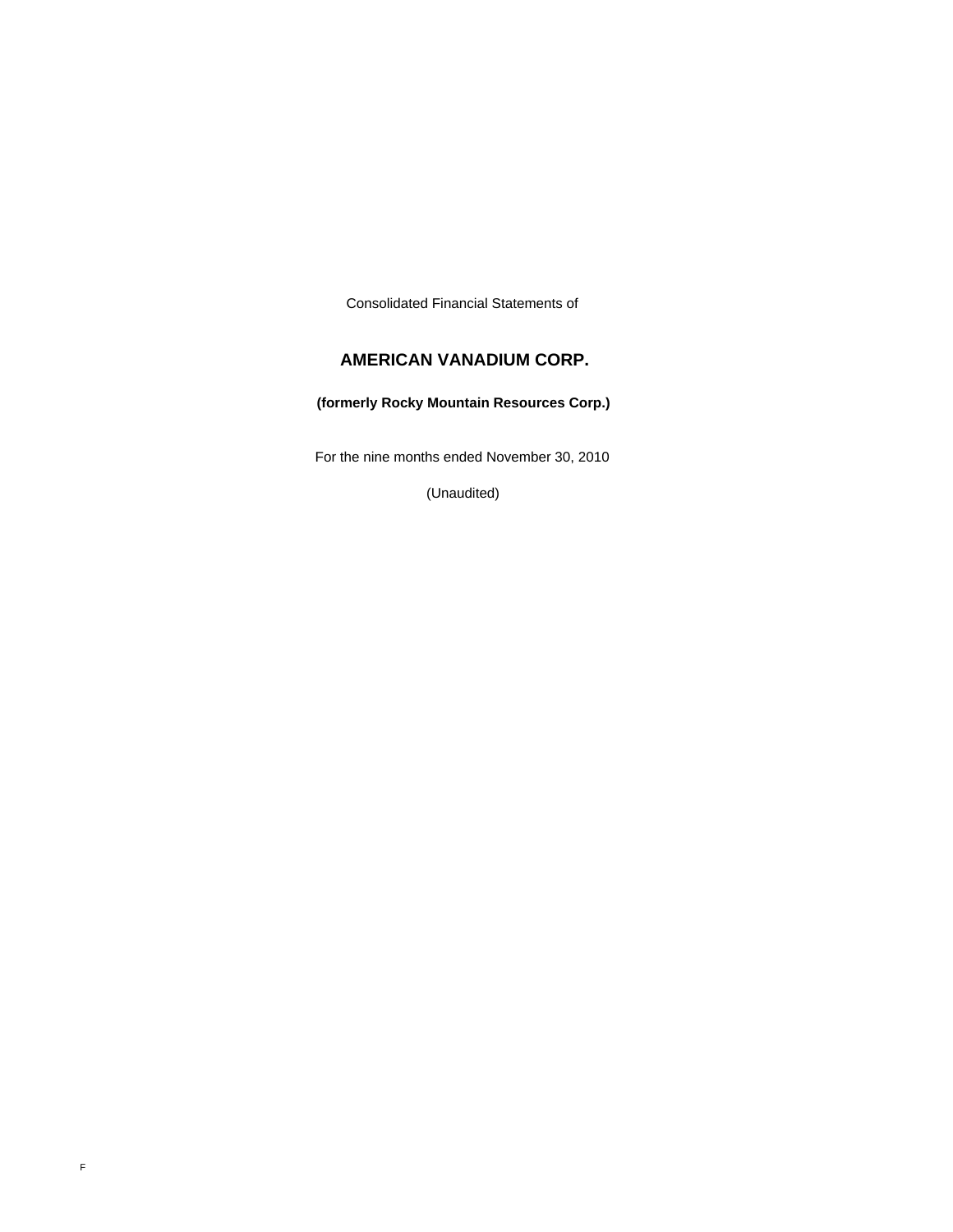### **Management's Comments On Unaudited Financial Statements**

The accompanying unaudited interim consolidated financial statements of American Vanadium Corp. (the "Company") for the nine months ended November 30, 2010 have been prepared by management and approved by the Board of Directors of the Company. These financial statements have not been reviewed by the Company's external auditors.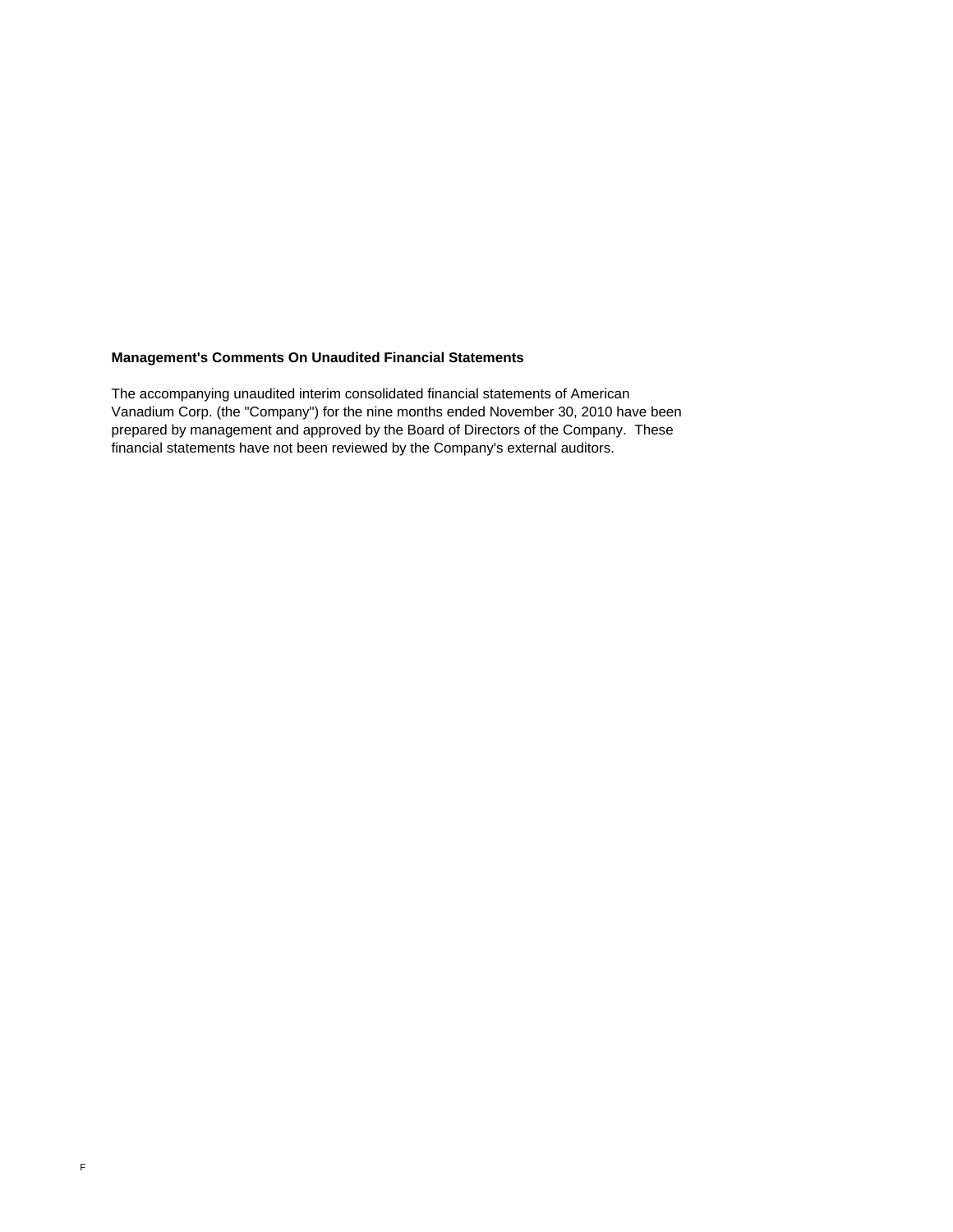(formerly Rocky Mountain Resources Corp.) Consolidated Balance Sheets *(Unaudited - Prepared by Management)*

|                                                                                                  | November 30<br>2010 | February 28<br>2010 |
|--------------------------------------------------------------------------------------------------|---------------------|---------------------|
| <b>ASSETS</b>                                                                                    |                     |                     |
| Current assets:<br>Cash and cash equivalent                                                      | \$<br>3,136,748     | 1,076,988           |
| Amounts receivable                                                                               | 27,782              | 9,764               |
| Prepaid expenses                                                                                 | 83,868              | 367                 |
| Short-term investments (Note 3)                                                                  |                     | 3,000,000           |
|                                                                                                  | 3,248,398           | 4,087,119           |
| Equipment (Note 4)                                                                               | 15,669              | 18,100              |
| Reclamation bond                                                                                 | 55,118              | 43,893              |
| Mineral properties (Note 5)                                                                      | 908,051             | 696,833             |
|                                                                                                  | \$<br>4,227,236     | 4,845,945           |
| LIABILITIES AND SHAREHOLDERS' EQUITY                                                             |                     |                     |
| <b>Current liabilities:</b>                                                                      |                     |                     |
| Accounts payable and accrued liabilities<br>Income tax payable                                   | \$<br>280,035       | 71,981<br>499,938   |
|                                                                                                  | 280,035             | 571,919             |
|                                                                                                  |                     |                     |
| Shareholders' equity:                                                                            |                     |                     |
| Share capital (Note 6)                                                                           | 6,162,761           | 5,343,455           |
| Contributed surplus                                                                              | 790,559             | 699,571             |
| <b>Deficit</b>                                                                                   | (3,006,119)         | (1,769,000)         |
|                                                                                                  | 3,947,201           | 4,274,026           |
|                                                                                                  | \$<br>4,227,236     | 4,845,945           |
| See accompanying notes to consolidated financial statements.<br>Approved on behalf of the Board: |                     |                     |
|                                                                                                  |                     |                     |

Signed: "William Radvak" **Director** 

**Signed: "Brian E. Bayley"** Director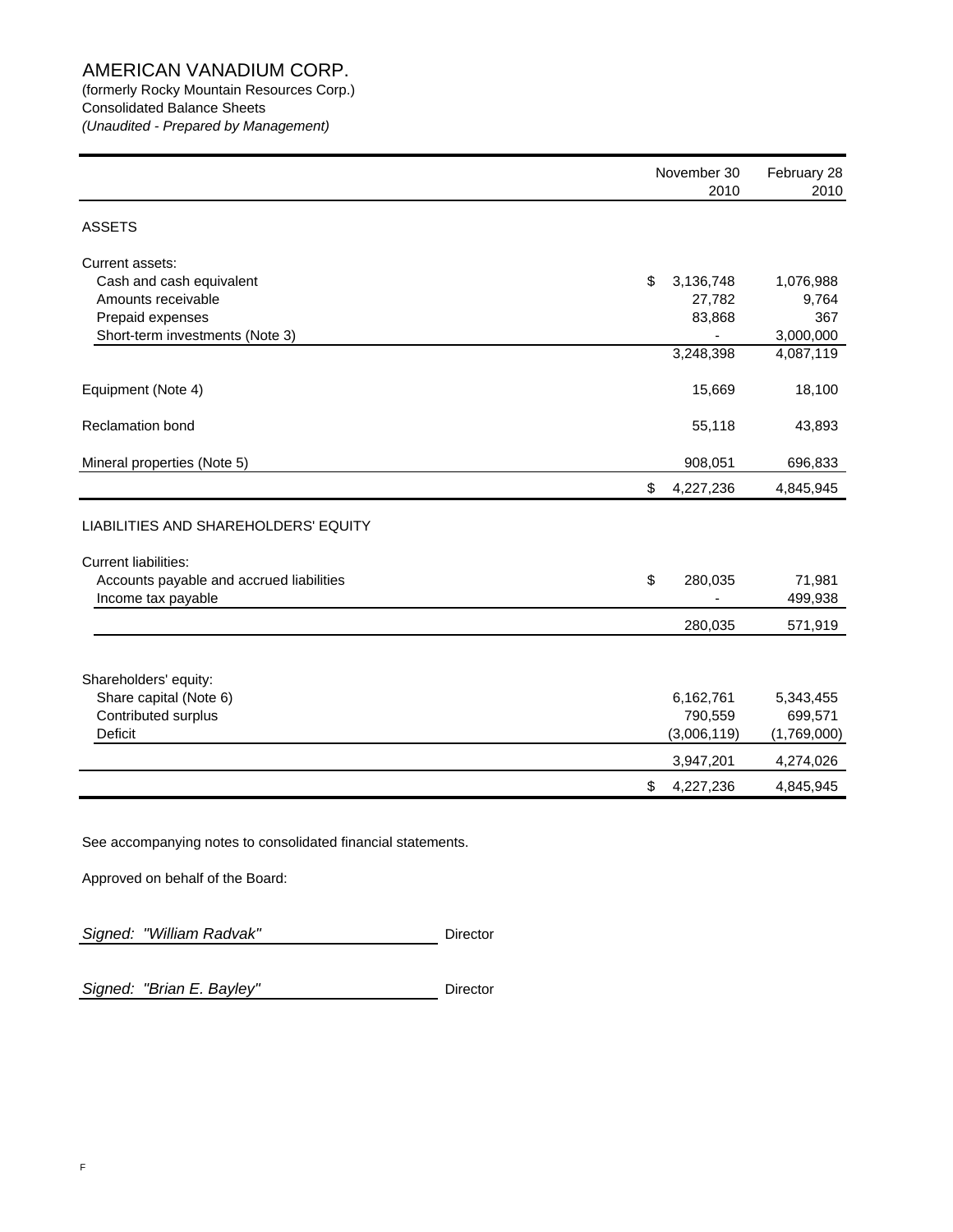(formerly Rocky Mountain Resources Corp.)

Consolidated Statements of Operations, Comprehensive Loss and Deficit

*(Unaudited - Prepared by Management)*

|                                               | Three months ended<br>November 30 |               | Nine months ended<br>November 30 |               |               |
|-----------------------------------------------|-----------------------------------|---------------|----------------------------------|---------------|---------------|
|                                               |                                   | 2010          | 2009                             | 2010          | 2009          |
| Mineral property expenditures (Note 5(b))     | \$                                | 858,870       | 6,013                            | 1,464,842     | 67,428        |
| Expenses:                                     |                                   |               |                                  |               |               |
| Audit and legal                               |                                   | 14,470        | 14,465                           | 42,189        | 29,796        |
| Consulting                                    |                                   | 36,006        |                                  | 39,322        |               |
| Depreciation                                  |                                   | 1,849         | 1,496                            | 5,130         | 11,721        |
| Investor relations                            |                                   | 46,585        |                                  | 119,554       | 750           |
| Office and sundry                             |                                   | 23,239        | 7,016                            | 41,772        | 18,840        |
| Office facilities and administrative services |                                   | 26,996        | 15,550                           | 76,900        | 54,653        |
| Salaries and benefits                         |                                   | 53,814        | 488                              | 126,690       | 159,977       |
| Shareholder information                       |                                   |               | 867                              | 2,817         | 2,927         |
| Stock-based compensation                      |                                   | 41,418        | (42, 464)                        | 103,986       | 10,531        |
| Transfer agent, listing and filing fees       |                                   | 1,962         | 1,644                            | 12,079        | 13,169        |
| Travel                                        |                                   | 30,494        | 2,456                            | 70,566        | 15,368        |
|                                               |                                   | 276,833       | 1,518                            | 641,005       | 317,732       |
| Loss before other items:                      |                                   | (1, 135, 703) | (7, 531)                         | (2, 105, 847) | (385, 160)    |
| Other items:                                  |                                   |               |                                  |               |               |
| Interest income                               |                                   | 2,580         | 9                                | 3,875         | 278           |
| Foreign exchange                              |                                   | (65, 624)     | 2,762                            | (23, 156)     | (6, 433)      |
| Property review costs                         |                                   |               | (106)                            |               | (806)         |
| Gain on sale of short-term investments        |                                   |               |                                  | 888,009       |               |
| Loss on sale of equipment                     |                                   |               | (16, 427)                        |               | (20, 528)     |
| Gain on sale of mineral properties            |                                   |               | 3,698,630                        |               | 3,698,630     |
|                                               |                                   | (63, 044)     | 3,684,868                        | 868,728       | 3,671,141     |
| Net income (loss) before income taxes         |                                   | (1, 198, 747) | 3,677,337                        | (1,237,119)   | 3,285,981     |
| Provision for income taxes                    |                                   |               | (435,000)                        |               | (435,000)     |
|                                               |                                   |               |                                  |               |               |
| Net income (loss) and comprehensive income    |                                   |               |                                  |               |               |
| (loss) for the period                         |                                   | (1, 198, 747) | 3,242,337                        | (1,237,119)   | 2,850,981     |
| Deficit, beginning of period                  |                                   | (1,807,372)   | (4,590,521)                      | (1,769,000)   | (4, 199, 165) |
| Deficit, end of period                        | \$                                | (3,006,119)   | (1,348,184)                      | (3,006,119)   | (1,348,184)   |
|                                               |                                   |               |                                  |               |               |
| Basic and diluted income (loss) per share     | \$                                | (0.06)        | 0.19                             | (0.07)        | 0.17          |
| Weighted average number of                    |                                   |               |                                  |               |               |
| common shares outstanding                     |                                   | 19,458,133    | 16,738,816                       | 18,533,353    | 16,485,897    |
|                                               |                                   |               |                                  |               |               |

See accompanying notes to consolidated financial statements.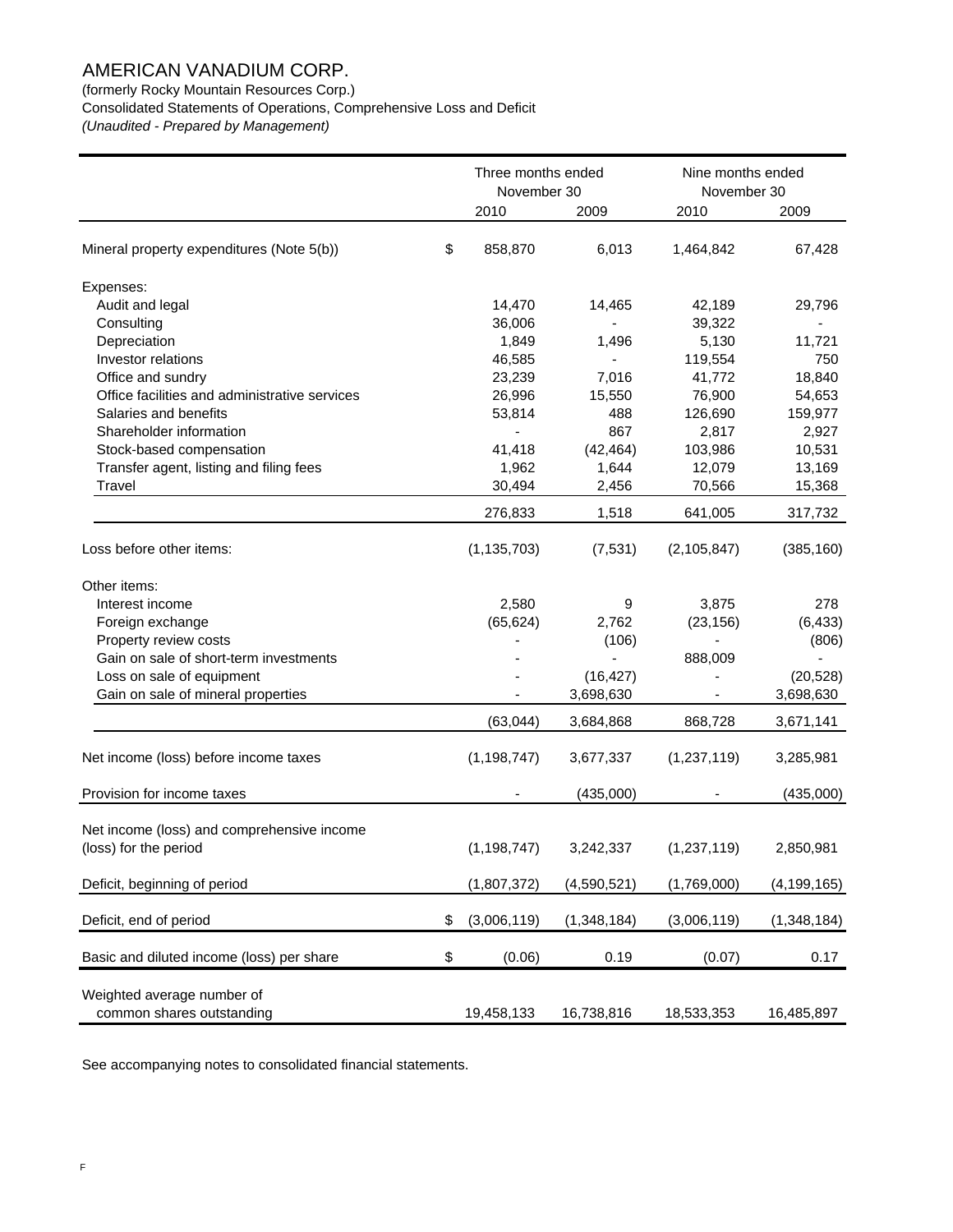(formerly Rocky Mountain Resources Corp.) Consolidated Statements of Cash Flow *(Unaudited - Prepared by Management)*

|                                                 | Three months ended<br>November 30 |             | Nine months ended<br>November 30 |             |
|-------------------------------------------------|-----------------------------------|-------------|----------------------------------|-------------|
|                                                 | 2010                              | 2009        | 2010                             | 2009        |
| Cash provided by (used for):                    |                                   |             |                                  |             |
| Operating activities:                           |                                   |             |                                  |             |
| Income (loss) for the period                    | \$<br>(1, 198, 747)               | 3,242,337   | (1,237,119)                      | 2,850,981   |
| Items not involving cash                        |                                   |             |                                  |             |
| Depreciation                                    | 1,849                             | 1,496       | 5,130                            | 11,721      |
| Provision for income taxes                      |                                   | 435,000     |                                  | 435,000     |
| Loan interest accrued                           |                                   | (51)        |                                  |             |
| Stock-based compensation                        | 41,418                            | (42, 464)   | 103,986                          | 10,531      |
| Gain on short-term investments                  |                                   |             | (888,009)                        |             |
| Loss on sale of equipment                       |                                   | 16,427      |                                  | 20,528      |
| Gain on sale of mineral properties              |                                   | (3,698,630) |                                  | (3,698,630) |
| Changes in non-cash working capital balances:   |                                   |             |                                  |             |
| Amounts receivable                              | (10,008)                          | (36, 140)   | (18,018)                         | (33,077)    |
| Prepaid expenses                                | (57,700)                          | 3,848       | (83, 501)                        | 6,746       |
| Accounts payable and accrued liabilities        | 42,161                            | 890         | 208,055                          | (190, 922)  |
| Income tax payable                              | (1,949)                           |             | (499, 938)                       |             |
|                                                 | (1, 182, 976)                     | (77, 287)   | (2,409,414)                      | (587, 122)  |
|                                                 |                                   |             |                                  |             |
| Investing activities:                           |                                   |             |                                  |             |
| <b>Reclamation bonds</b>                        | (4, 977)                          | 2,095       | (11, 225)                        | 9,037       |
| Mineral property expenditures                   | (98, 343)                         | (84, 627)   | (211, 218)                       | (169, 329)  |
| Purchase of equipment                           | (2,699)                           |             | (2,699)                          | (2, 977)    |
| Sale of short-term investments                  |                                   |             | 3,888,009                        |             |
| Sale of equipment                               |                                   | 5,110       |                                  | 6,552       |
| Sale of mineral properties                      |                                   | 956,338     |                                  | 956,338     |
| Mineral property recovery of costs              |                                   |             |                                  | 3,517       |
|                                                 | (106, 019)                        | 878,916     | 3,662,867                        | 803,138     |
| Financing activities:                           |                                   |             |                                  |             |
| Exercise of warrants and options                | 711,766                           |             | 807,766                          |             |
| Loans payable                                   |                                   | (75,000)    |                                  |             |
| Shares issued for cash, net of costs            |                                   | (4,622)     | (1, 459)                         | 339,154     |
|                                                 | 711,766                           | (79, 622)   | 806,307                          | 339,154     |
|                                                 |                                   | 722,007     |                                  |             |
| Increase (decrease) in cash and cash equivalent | (577, 229)                        |             | 2,059,760                        | 555,170     |
| Cash and cash equivalent, beginning of period   | 3,713,977                         | 64,695      | 1,076,988                        | 231,532     |
| Cash and cash equivalent, end of period         | \$<br>3,136,748                   | 786,702     | 3,136,748                        | 786,702     |
|                                                 |                                   |             |                                  |             |
| Supplementary cash flow information:            |                                   |             |                                  |             |
| Cash amount of payments received (made):        |                                   |             |                                  |             |
| Interest received                               | \$                                | 9           | 3,875                            | 278         |
| Non-cash financing and investing activities:    |                                   |             |                                  |             |
| Fair value of warrants transferred to share     |                                   |             |                                  |             |
| capital from contributed surplus on exercise    |                                   |             |                                  |             |
| of stock options                                | 12,998                            |             | 12,998                           |             |

See accompanying notes to consolidated financial statements.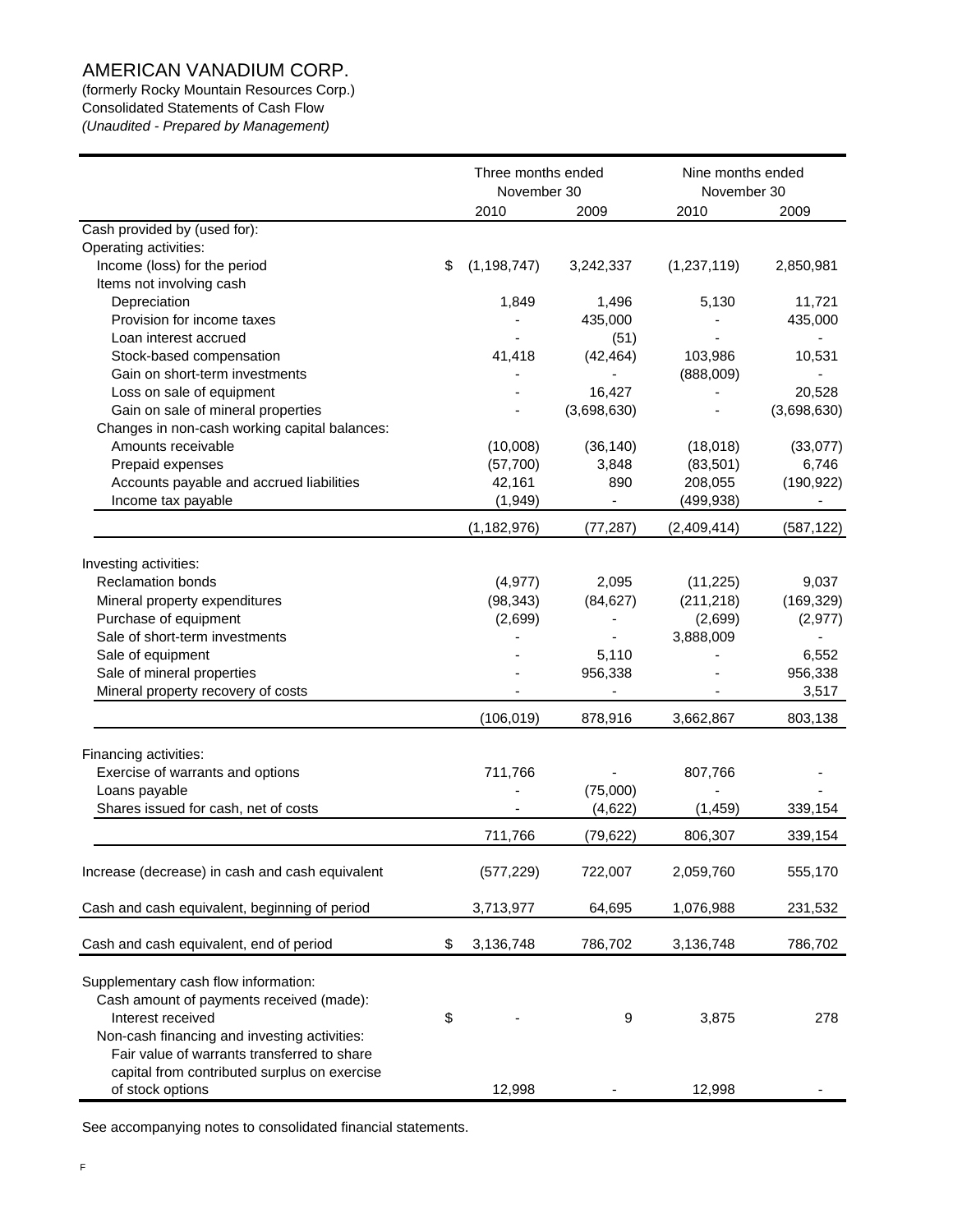$\overline{a}$ 

1 Name change, nature of operations and ability to continue as a going concern:

On December 24, 2010 the name of the Company was changed to American Vanadium Corp. from Rocky Mountain Resources Corp. to better reflect its business activities. American Vanadium Corp. (the "Company" or "American Vanadium") is a public company whose shares trade on the TSX Venture Exchange ("TSX-V"). Its primary focus is the acquisition and development of vanadium resource properties in Nevada.

These consolidated financial statements were prepared on a "going concern" basis, which assumes that the Company will be able to realize its assets and discharge its liabilities in the normal course of business. At November 30, 2010, the Company had accumulated losses of \$3,006,119, had working capital of \$2,968,363. It expects to incur further losses in the development of its business.

The recovery of the Company's investment in resource properties and attainment of profitable operations is dependent upon financing being arranged by the Company to continue operations, and the discovery, development and profitable sale of commercial ore reserves. There can be no assurances that adequate financing will be available on a timely basis under acceptable terms to the Company or that the resource properties will be profitably developed. These consolidated financial statements do not include any adjustments that may result from the inability to secure financing or successfully develop its mineral properties, either of which would have a material adverse effect on the Company's business, results of operations and financial position.

2 Basis of presentation:

These unaudited interim consolidated financial statements have been prepared in accordance with Canadian generally accepted accounting principles for interim financial statements. Accordingly, they do not include all of the information and footnotes required by generally accepted accounting principles for complete financial statements. In the opinion of management, the accompanying financial information reflects all adjustments, consisting primarily of normal and recurring adjustments considered necessary for fair presentation of the results for the interim period. Operating results for the nine months ended November 30, 2010 are not necessarily indicative of the results that may be expected for the year ending February 28, 2011.These interim consolidated financial statements follow the same accounting policies as set out in Note 3 to the audited consolidated financial statements of the Company for the year ended February 28, 2010.

#### New Accounting Pronouncements:

Business Combinations, Non-controlling Interest and Consolidated Financial Statements

In January 2009, the CICA issued Handbook Sections 1582 "Business Combinations", 1601 "Consolidated Financial Statements" and 1602 "Non-controlling Interests" which replace CICA Handbook Sections 1581 "Business Combinations" and 1600 "Consolidated Financial Statements". Section 1582 establishes standards for the accounting for business combinations that is equivalent to the business combination accounting standard under IFRS. Section 1582 is applicable for the Company's business combinations with acquisition dates on or after January 1, 2011. Section 1601 together with Section 1602 establishes standards for the preparation of consolidated financial statements. Section 1601 is applicable for the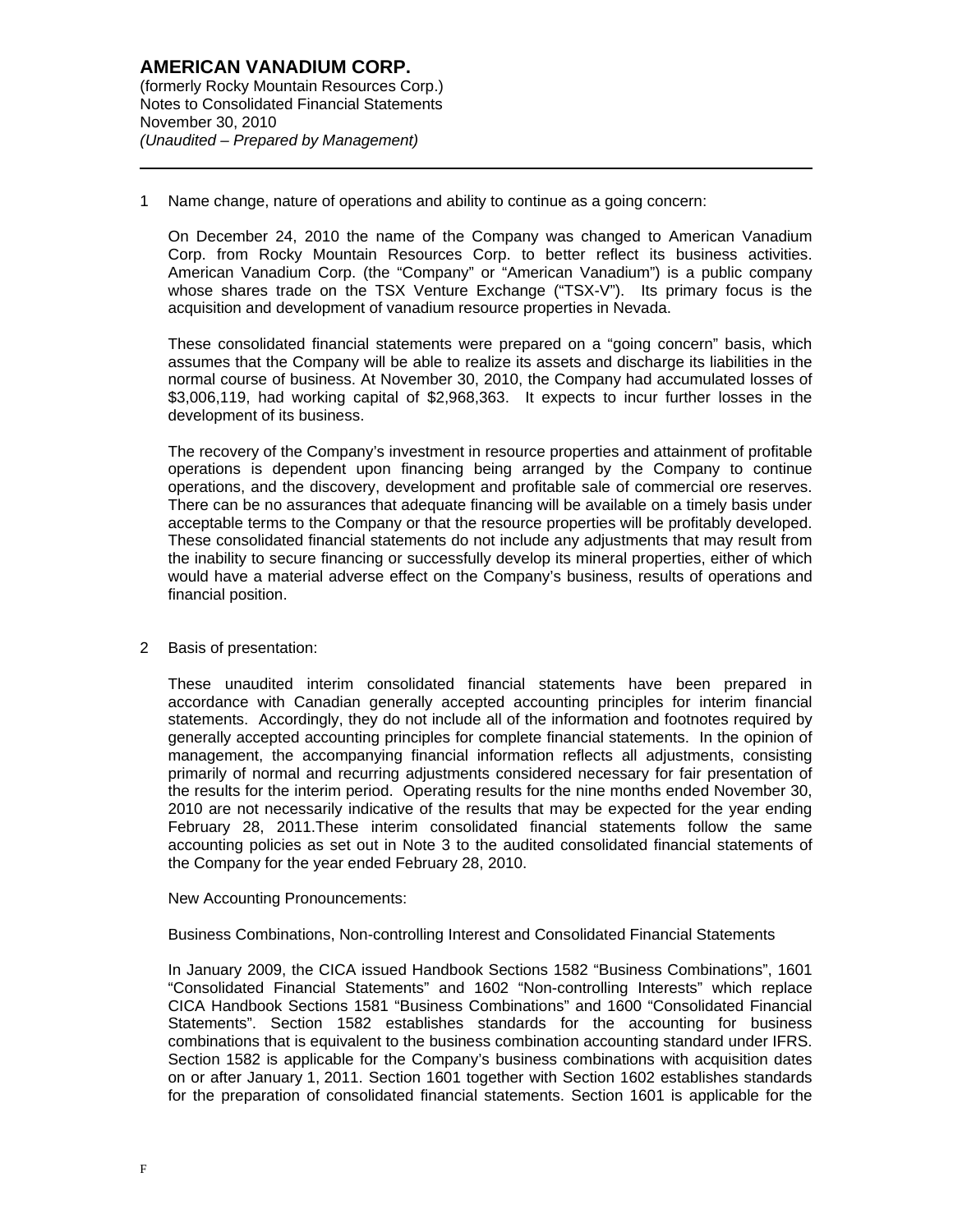$\overline{a}$ 

Company's interim and annual consolidated financial statements for its fiscal year beginning March 1, 2011. Early adoption of these Sections is permitted and all three Sections must be adopted concurrently.

The Company does not anticipate that adoption of the above new accounting standards will have any impact on previously reported results.

International financial reporting standards ("IFRS") and the changeover plan

In February 2008, the Accounting Standards Board announced that, effective for fiscal years beginning on or after January 1, 2011, International Financial Reporting Standards ("IFRS") will replace Canadian GAAP for publicly accountable enterprises. IFRS uses a conceptual framework similar to Canadian GAAP, but there are significant differences in recognition, measurement and disclosure requirements. The Company will first report under IFRS for its May 31, 2011 consolidated interim financial statements and comparative figures, previously reported under Canadian GAAP, will be reported under IFRS.

For more details on the Company's IFRS conversion and expected significant differences between Canadian GAAP and IFRS, refer to the "Transition to International Financial Reporting Standards" heading of Management's Discussion and Analysis for the period ended November 30, 2010.

3 Short-term investments:

As at February 28, 2010, short-term investments consisted of 6,000,000 common shares of Stonegate Agricom Ltd. These shares were sold for net proceeds of \$3,888,009 and the Company recorded a realized gain on sale of \$888,009.

4 Equipment:

|                  | February 28, |           |                  | November 30, |
|------------------|--------------|-----------|------------------|--------------|
|                  | 2010         | Additions | <b>Disposals</b> | 2010         |
| Field equipment  |              |           |                  |              |
| Cost             | \$28,680     | -         |                  | \$28,680     |
| Depreciation     | (12, 427)    | (4, 470)  |                  | (16, 897)    |
| Office equipment |              |           |                  |              |
| Cost             | 2,794        | 2,699     |                  | 5,493        |
| Depreciation     | (947)        | (660)     | -                | (1,607)      |
|                  | \$18,100     | (2, 431)  |                  | \$15,669     |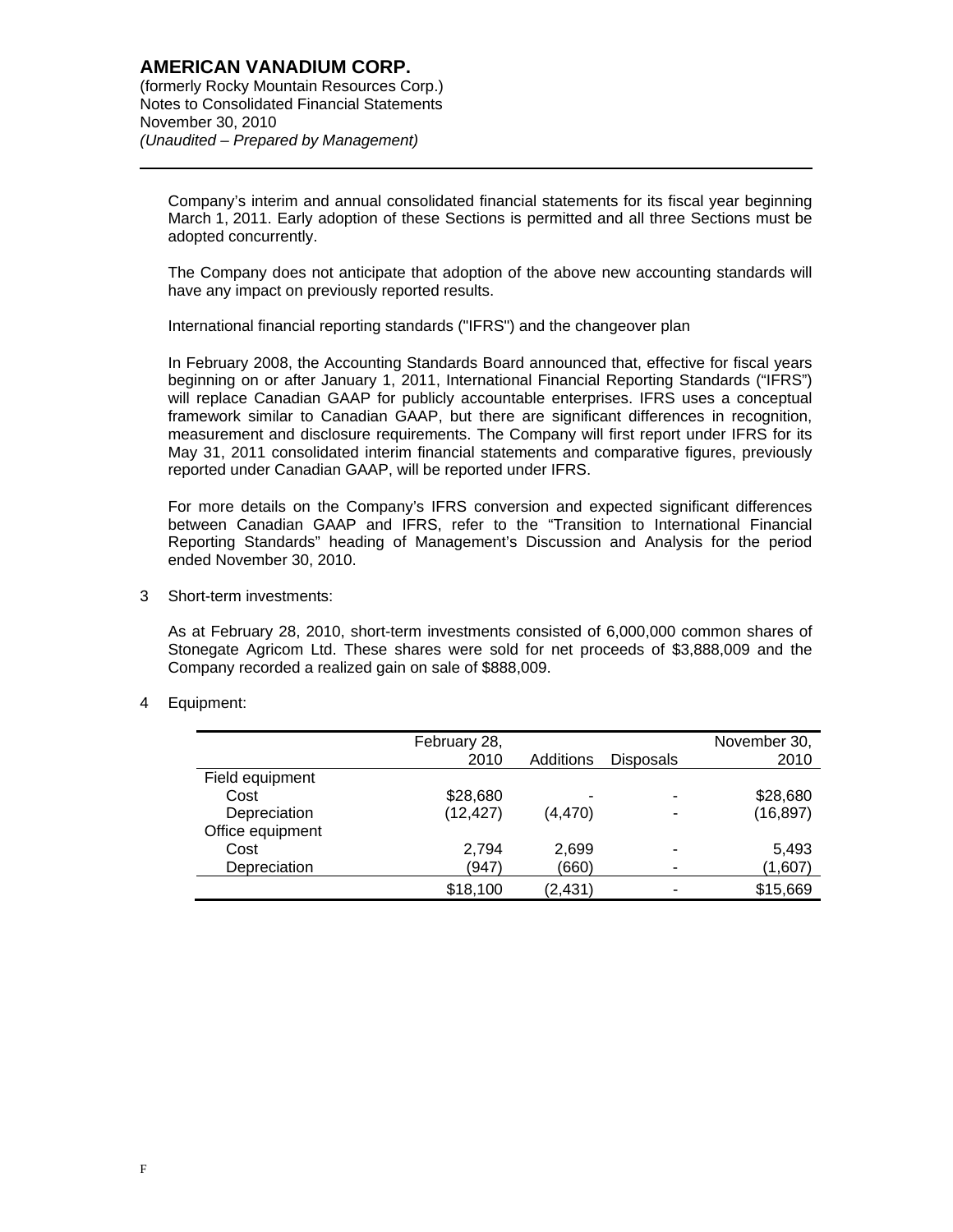### 5 Mineral properties:

 $\overline{a}$ 

(a) The summary of mineral property acquisition costs is as follows:

|                        | February 28,<br>2010 | Additions /<br><b>Disposals</b> | Recovery of<br>costs | November30,<br>2010 |
|------------------------|----------------------|---------------------------------|----------------------|---------------------|
| Gibellini, Nevada, USA | \$696,833            | 162,364                         | -                    | \$859,197           |
| Del Rio, Nevada, USA   | ٠                    | 39,683                          | ٠                    | 39,683              |
| Hot Creek, Nevada, USA | -                    | 9.171                           | -                    | 9,171               |
|                        | \$696,833            | 211,218                         | ۰                    | \$908,051           |

During the period March 1, 2010 to November 30, 2010, the Company staked the following: 75 claims for the Gibellini Property, 120 claims for the Del Rio Property and 18 claims for the Hot Creek Property.

(b) The details of exploration expenditures incurred and expensed on the Company's mineral properties during the nine month period ended November 30, 2010 are as follows:

|                                  | Gibellini | Del Rio | <b>Hot Creek</b> | Total     |
|----------------------------------|-----------|---------|------------------|-----------|
|                                  | S         | 35      | Ъ                | \$        |
| <b>Exploration expenditures:</b> |           |         |                  |           |
| General                          | 204,717   | 3,294   | 413              | 208,424   |
| Property maintenance             | 20,995    | 15,792  |                  | 36,787    |
| Drilling                         | 408,656   |         |                  | 408,656   |
| Metallurgy                       | 121,123   |         | ۰                | 121,123   |
| Engineering                      | 38,772    |         |                  | 38,772    |
| Geotechnical                     | 12,854    |         |                  | 12,854    |
| Power                            | 18.329    |         |                  | 18,329    |
| Water                            | 35,022    |         |                  | 35,022    |
| <b>Environmental Permitting</b>  | 239,943   |         |                  | 239,943   |
| Exploration                      | 73,146    | 32,135  |                  | 105,281   |
| Feasibility                      | 239,651   |         |                  | 239,651   |
|                                  | 1,413,208 | 51.221  | 413              | 1,464,842 |

The details of exploration expenditures incurred and expensed on the Company's mineral properties during the nine month period ended November 30, 2009 are as follows:

|                                  | Gibellini | Paris Foothills | Total<br>S |
|----------------------------------|-----------|-----------------|------------|
| <b>Exploration expenditures:</b> |           |                 |            |
| Assays and analysis              | 789       |                 | 789        |
| Engineering and consulting       |           | 15,860          | 15,860     |
| Field office and supplies        | 18,226    | 7,332           | 25,558     |
| Property maintenance and taxes   | 14,522    |                 | 14,522     |
| Reproduction and drafting        |           | 551             | 551        |
| Travel and accommodation         | 3,216     | 6,932           | 10,148     |
|                                  | 36,753    | 30,675          | 67,428     |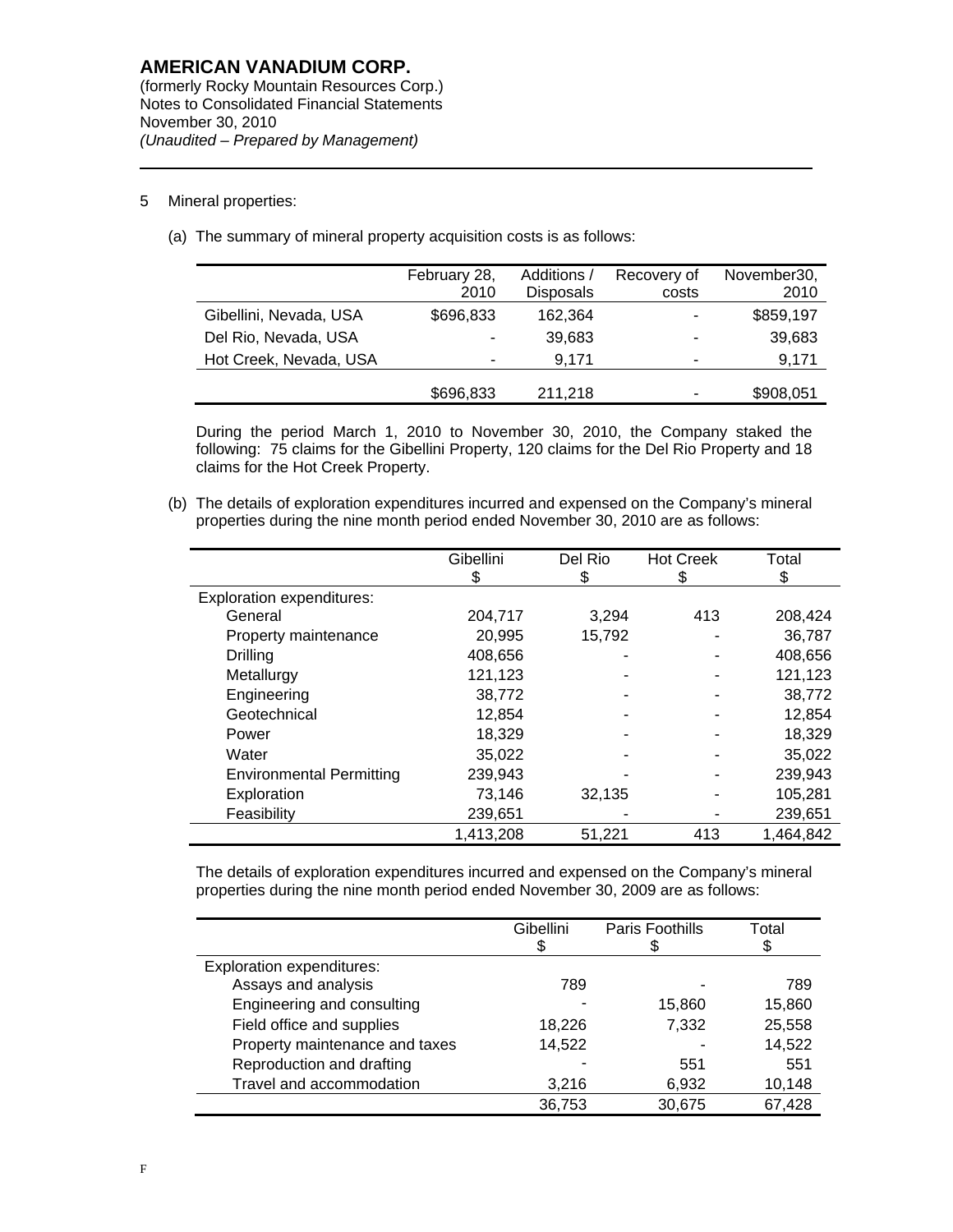(formerly Rocky Mountain Resources Corp.)Notes to Consolidated Financial Statements November 30, 2010 *(Unaudited – Prepared by Management)* 

## 6 Share capital:

 $\overline{a}$ 

- (a) Authorized: Unlimited number of common shares without par value.
- (b) Issued:

|                                     | Number of                             |             |
|-------------------------------------|---------------------------------------|-------------|
|                                     | <b>Stated Amount</b><br><b>Shares</b> |             |
|                                     |                                       |             |
| Balance, February 28, 2010          | 17,938,815                            | \$5,343,455 |
| Issued on exercise of warrants      | 1,975,666                             | 790,267     |
| Issued on exercise of stock options | 50,000                                | 30,498      |
| Less: share issue costs             |                                       | (1, 459)    |
| Balance, November 30, 2010          | 19.964.481                            | \$6,162,761 |

## (c) Share purchase options:

During the nine months ended November 30, 2010, the Company granted a total of 375,000 options with vesting periods ranging from vesting 25% each every three months from the date of grant to vesting 50% on six months and twelve months from date of grant. The options are exercisable for 5 years from date of grant.

The Company recorded a stock-based compensation expense of \$103,986 for the nine months ended November 30, 2010 and will record additional expenses of \$192,188 as remaining options become vested.

The weighted average assumptions used to estimate the fair value of options granted were:

| Risk free interest rate | 2.17%   |
|-------------------------|---------|
| Expected life           | 5 years |
| Volatility              | 98.0%   |
| Expected dividends      | Nil     |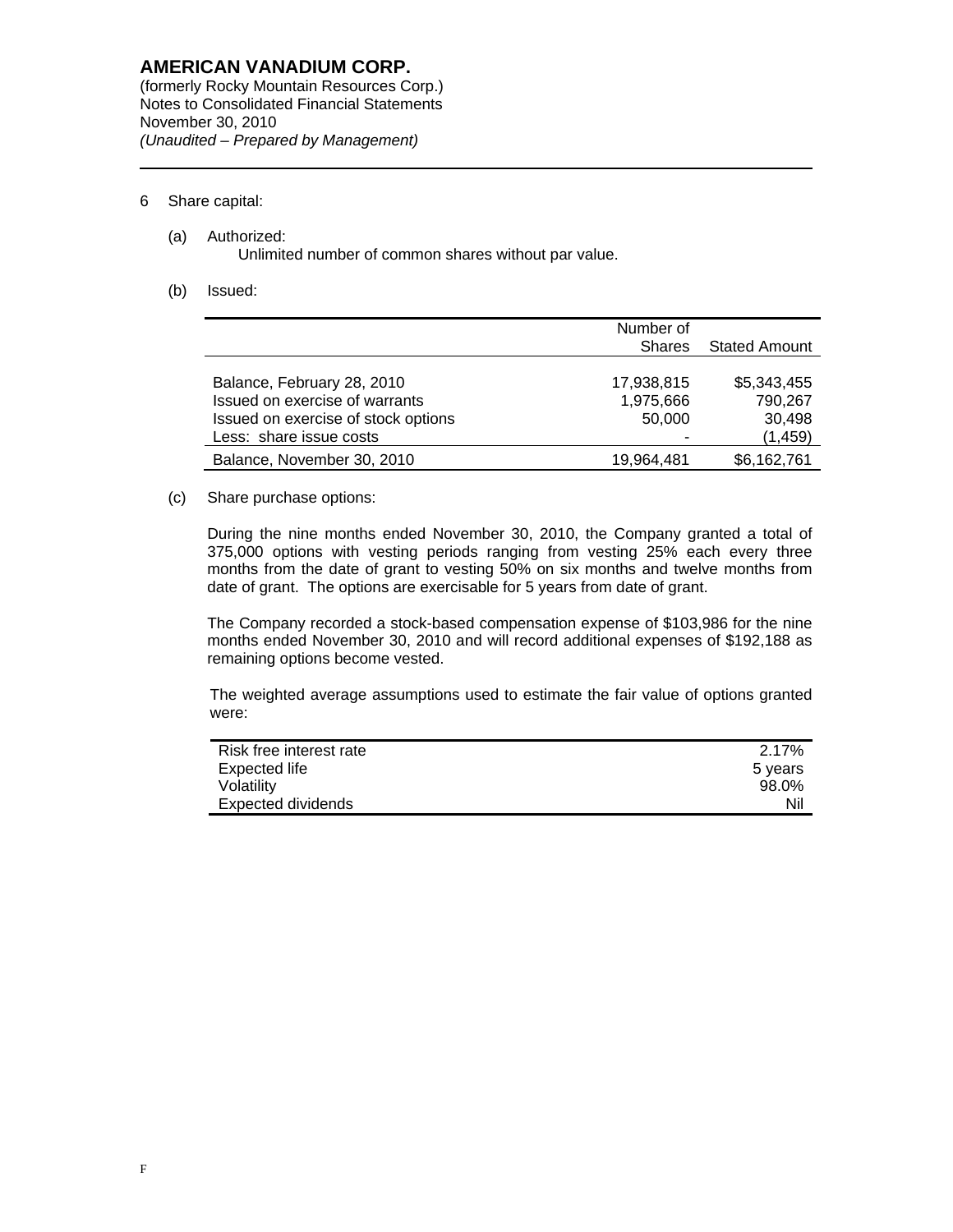$\overline{a}$ 

(formerly Rocky Mountain Resources Corp.)Notes to Consolidated Financial Statements November 30, 2010 *(Unaudited – Prepared by Management)* 

|                                 |          | Balance,    |         |            | Balance,     |
|---------------------------------|----------|-------------|---------|------------|--------------|
|                                 | Exercise | February28, |         | Exercised/ | November 30, |
| <b>Expiry Date</b>              | price    | 2010        | Granted | Cancelled  | 2010         |
| February 12, 2013               | \$1.30   | 190,000     |         |            | 190,000      |
| December 17, 2013               | \$0.40   | 25,000      |         |            | 25,000       |
| January 21, 2015                | \$0.35   | 1,200,000   |         | (50,000)   | 1,150,000    |
| February 26, 2015               | \$0.35   | 25,000      |         |            | 25,000       |
| April 1, 2015                   | \$0.75   |             | 50,000  |            | 50,000       |
| August 17, 2015                 | \$0.75   |             | 50,000  |            | 50,000       |
| November 2, 2015                | \$0.70   |             | 275,000 |            | 275,000      |
|                                 |          | 1,440,000   | 375,000 | (50,000)   | 1,765,000    |
|                                 |          |             |         |            |              |
| Stock options exercisable       |          |             |         |            | 1,397,500    |
|                                 |          |             |         |            |              |
| Weighted average exercise price |          | \$0.48      | \$0.71  | \$0.35     | \$0.53       |
|                                 |          |             |         |            |              |

The continuity of share purchase options is as follows:

## (d) Share purchase warrants:

Warrants outstanding at November 30, 2010 are as follows:

| <b>Expiry Date</b>                 | Exercise<br>price | Balance,<br>February 28,<br>2010 | Exercised                               | Expired  | Balance,<br>November 30,<br>2010 |
|------------------------------------|-------------------|----------------------------------|-----------------------------------------|----------|----------------------------------|
| October 3, 2010<br>August 26, 2011 | \$0.40<br>\$0.40  | 2,045,666<br>1,199,999           | (1,975,666)<br>$\overline{\phantom{0}}$ | (70,000) | 1,199,999                        |
|                                    |                   | 3,245,665                        | (1,975,666)                             | 70,000)  | 1,199,999                        |
| Weighted average<br>exercise price |                   | \$0.40                           | \$0.40                                  | \$0.40   | \$0.40                           |

## (e) Contributed surplus:

The continuity of contributed surplus is as follows:

|                             | Number of      |             |           | Amounts  |           |
|-----------------------------|----------------|-------------|-----------|----------|-----------|
|                             | Options        | Warrants    | Options   | Warrants | Total     |
| Balance, February 28, 2010  | 1,440,000      | 3,245,665   | \$695,852 | \$3,719  | \$699,571 |
| Granted during the period   | 375,000        |             | 44.644    |          | 44,644    |
| Amortized during the period |                |             | 59.342    | -        | 59,342    |
| Exercised during the period | (50,000)       | (1,975,666) | (12,998)  | -        | (12,998)  |
| Expired during the period   | $\blacksquare$ | (70,000)    |           |          |           |
| Balance, November 30, 2010  | 1,765,000      | 1,199,999   | \$786,840 | 3,719    | \$790,559 |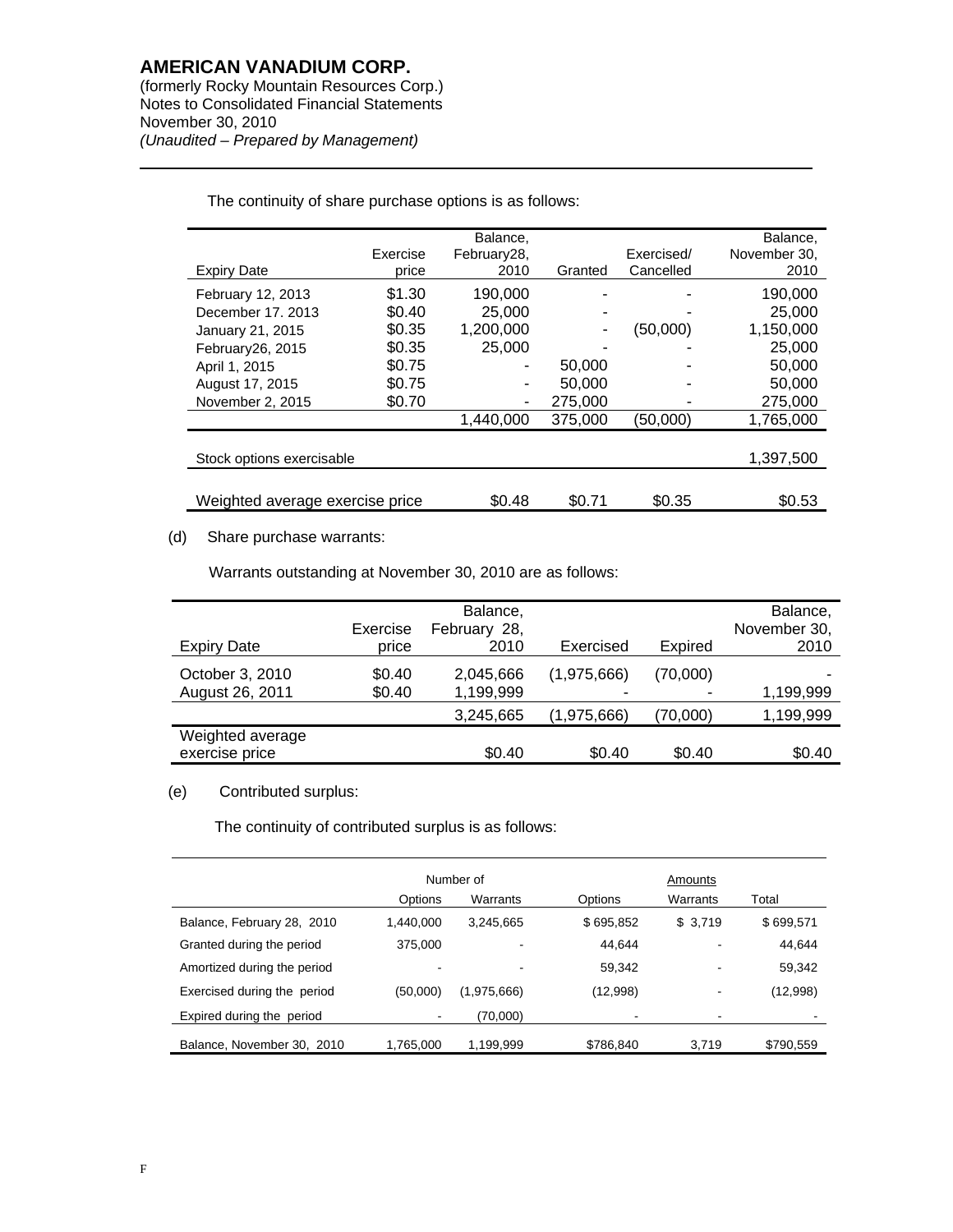7. Related party transactions:

 $\overline{a}$ 

Related party transactions not otherwise disclosed on these financial statements consist of:

- (a) Office facilities and administrative services of \$36,000 to a company with a director and two officers in common;
- (b) Accounts payable to a company with a director and two officers in common of \$5,413.

The above transactions were in the normal course of business and were measured at the exchange amount which is the amount agreed to by the related parties.

8. Segment disclosures:

The Company considers itself to operate in a single segment, being mineral exploration and development. Geographic information is as follows:

|                     | Canada<br>\$ | <b>United States</b> | Total<br>\$ |
|---------------------|--------------|----------------------|-------------|
| November 30, 2010:  |              |                      |             |
| Net (income) loss   | (295,715)    | 1,532,834            | 1,237,119   |
| Identifiable assets | 3,163,850    | 1,063,386            | 4,227,236   |
| November 30, 2009:  |              |                      |             |
| Net (income) loss   | 94,672       | (3,380,653)          | (3,475,325) |
| Identifiable assets | 769,793      | 3,784,163            | 4,553,956   |

9. Financial instruments and risk management:

As at November 30, 2010, the Company's financial instruments are comprised of cash and cash equivalent, accounts payable and accrued liabilities. The fair value of cash and cash equivalent, accounts payable and accrued liabilities approximate their carrying value due to their short-term maturity.

Financial instruments measured at fair value on the balance sheet are summarized in levels of fair value hierarchy as follows:

| Assets                   | ∟evel <sup>1</sup> | _evel 2                  | Level 3                  | $\tau$ otal |
|--------------------------|--------------------|--------------------------|--------------------------|-------------|
| Cash and cash equivalent | \$3,136,748        | $\overline{\phantom{0}}$ | ٠                        | \$3,136,748 |
| Total                    | \$3,136,748        | $\overline{\phantom{a}}$ | $\overline{\phantom{a}}$ | \$3,136,748 |

The Company's risk exposures and the impact on the Company's financial instruments are summarized below:

### Currency risk

The Company is exposed to the financial risk related to the fluctuation of foreign exchange rates. The Company operates in Canada and United States. A large portion of the Company's expenses are incurred in US dollars. A significant change in the currency exchange rates between the Canadian dollar relative to the US dollar could have an effect on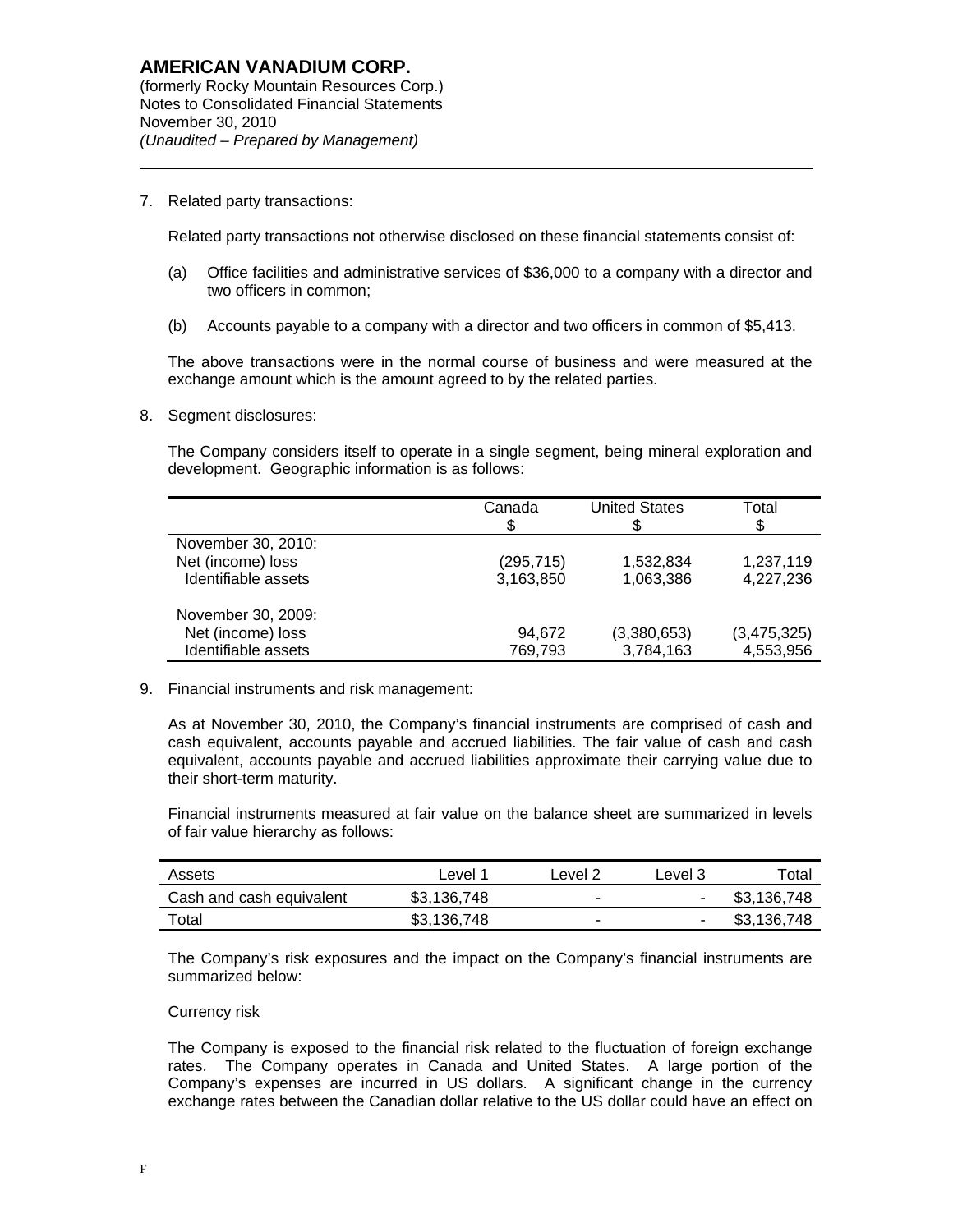the Company's results of operations, financial position or cash flows. The Company has not hedged its exposure to currency fluctuations. As at November 30, 2010, the Company held the following US dollar denominated current assets and liabilities:

|                  | US\$       |
|------------------|------------|
| Cash             | 2,192,112  |
| Prepaid          | 72.900     |
| Accounts payable | (251, 297) |
| Net exposure     | 2,013,715  |

Based on the above net exposure as at November 30, 2010, and assuming that all other variables remain constant, a 10% depreciation or appreciation of the Canadian dollar against the US dollar would result in an increase/decrease of approximately \$201,372 in the Company's income (loss).

### Credit risk

 $\overline{a}$ 

Credit risk is the risk of loss associated with counterparty's inability to fulfill its payment obligations. The Company believes it has no significant credit risk.

### Liquidity risk

The Company's approach to managing liquidity risk is to ensure that it will have sufficient liquidity to meet liabilities when due. As at November 30, 2010, the Company had a cash balance of \$3,136,748 to settle current liabilities of \$280,035. All of the Company's financial liabilities have contractual maturities of 30 days or due on demand and are subject to normal trade terms.

#### Interest rate risk

Interest rate risk is the risk that the fair value of future cash flows of a financial instrument will fluctuate because of changes in the market interest rates. A majority of the Company's cash is held in an account with a major Canadian bank. The interest rate paid is based on the prime rate and funds may be withdrawn at any time without penalty. The Company has no other interest-bearing financial assets or liabilities. Accordingly there is minimal interest rate risk.

### Price risk

The Company is exposed to price risk with respect to commodity and equity prices. Equity price risk is defined as the potential adverse impact on the Company's earnings due to movements in individual equity prices or general movements in the level of the stock market. Commodity price risk is defined as the potential adverse impact on earnings and economic value due to commodity price movements and volatilities. The Company closely monitors commodity prices, individual equity movements, and the stock market to determine the appropriate course of action to be taken by the Company.